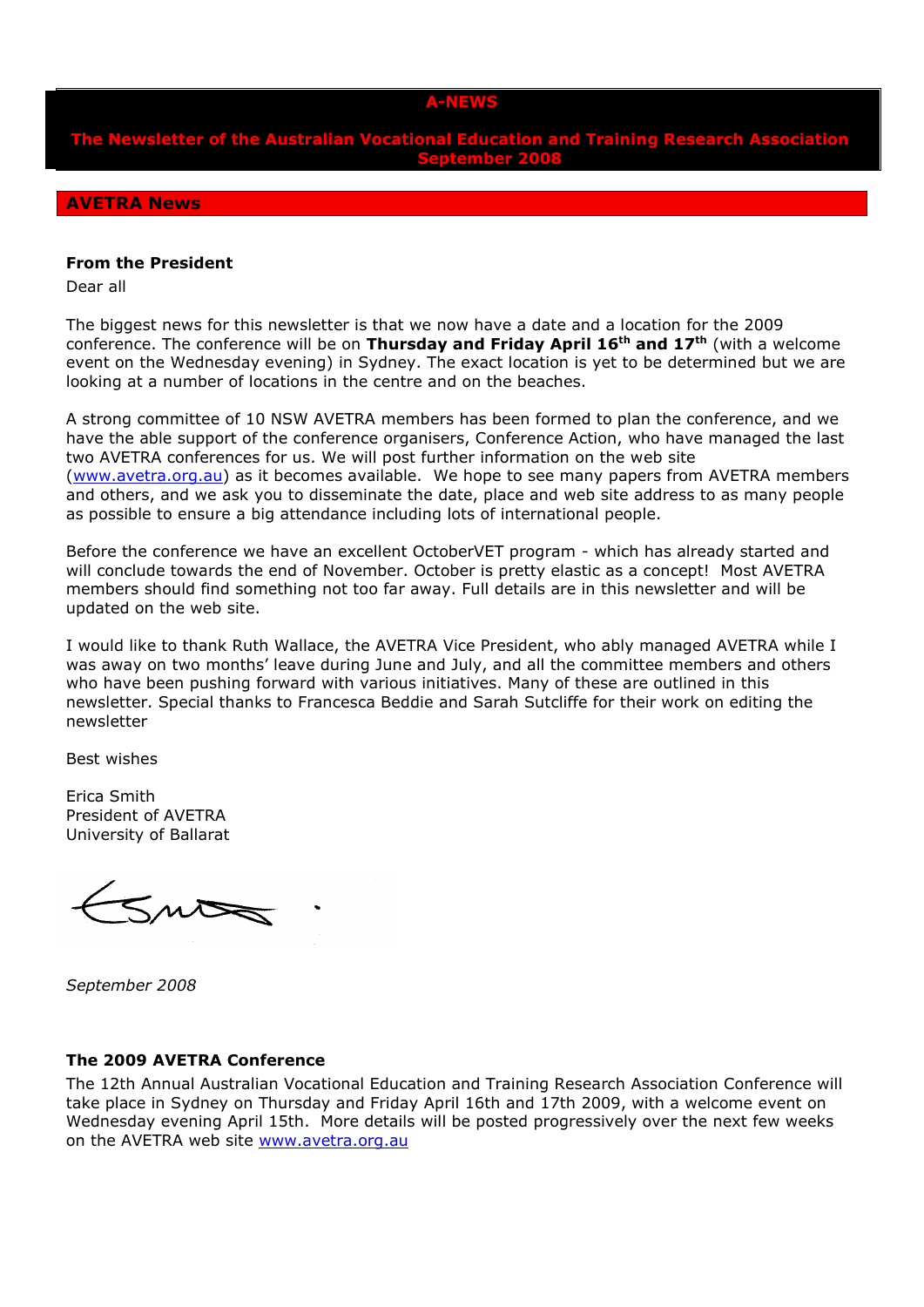A call for abstracts will be issued soon and the closing date for abstracts will be Friday November 28th. Closing date for full papers for refereeing will be Friday 6 February, and for non-refereed papers Friday 6 March.

### *Conference Committee*

## **OctoberVET 2008**

Each year AVETRA members around Australia organise community research events to showcase VET research. These activities complement and extend the AVETRA annual conference. These locally convened events are often, but not always, held in October – hence 'OctoberVET'! They aim to engage local VET researchers and practitioners in discussions about recent and topical research. The events are generally half or full day duration.

AVETRA OctoberVET aims to:

- broaden the activity of AVETRA beyond one annual event in one Australian location
- provide State or Territory-based forums for discussion and presentation of national research approximately six months either side of the major annual conference
- provide a forum for presentation of State/Territory -based research and discussion of emerging local and national research and research issues
- provide opportunities for State and Territory-based VET research stakeholders and AVETRA members to network, including the possible development of special and local interest groups.

In 2008, events are planned for Sydney, Wagga Wagga, Perth, Darwin, Mackay, Melbourne (2 events) and Ballarat. In Canberra while there is no specific AVETRA event, discounted rates have been negotiated for the ALARA conference (see below).

The AVETRA executive provides advice to enable members to host events. If you are interested in hosting an AVETRA event in your location, either in 2008 or in the future, you should contact Bobby Harreveld, the AVETRA Executive member with responsibility for OctoberVET. email: [b.harreveld@cqu.edu.au](mailto:b.harreveld@cqu.edu.au) at Central Queensland University, Rockhampton or phone: 07 4930 6836.

# **OctoberVET events for 2008 (in date order)**

*See<http://www.avetra.org.au/calendar/index.shtml> for updates*

| Location                                                                                  | Date                                                                                        | <b>Details</b>                                                                 | Registration                                                                                                                                                                                                                                                                                                                                                                                          |
|-------------------------------------------------------------------------------------------|---------------------------------------------------------------------------------------------|--------------------------------------------------------------------------------|-------------------------------------------------------------------------------------------------------------------------------------------------------------------------------------------------------------------------------------------------------------------------------------------------------------------------------------------------------------------------------------------------------|
| Canberra<br>Canberra Institute of<br>Technology                                           | <b>ALARA</b><br>Australian<br>Conference<br>2008<br>$11 - 12$<br>September<br>(2 day event) | The Whole Person:<br>Sustainable futures in<br>living, learning and<br>working | OctoberVET 08 in the ACT will be via the ALARA (Action learning & Action Research)<br>conference, where AVETRA members will have the opportunity to engage with the<br>Action Learning & Action Research community. To take advantage of the discounted<br>rates for AVETRA members please contact Sarah at sarah.sutcliffe@cit.act.edu.au or<br>visit the website at www.alara.net.au                |
| Sydney<br>'The Muse', Sydney<br>Inst. of TAFE<br>Cnr Mary Ann & Harris<br>Streets, Ultimo | Tuesday 30<br>September                                                                     | Young adults and VET<br>Research:<br>Connections, Capacity<br>& Collaborations | \$40.00 (inc GST) for members of AVETRA and \$50.00 (inc GST) for non-members<br>(non-refundable)<br>Registration: AVETRA Secretariat, Moira Brown<br>P.O. Box 576, Crows Nest NSW 1585<br>Fax: (02) 9431 8677<br>Email: avetra@apcaust.com.au<br>Program enguiries to: Bobby Harreveld, b.harreveld@cqu.edu.au, Tel: 07 49306836<br><b>Download</b> information flyer / registration form (pdf file) |
| <b>Melbourne (Event 1)</b><br>City centre (to be<br>advised)                              | Friday 10<br>October<br>$3:00-6.00$ pm                                                      | Research in action:<br>Building VET research<br>capacity                       | Ian Robertson, ian.robertson@rmit.edu.au<br>Flyer available via the AVETRA OctoberVET web page.                                                                                                                                                                                                                                                                                                       |
| Wagga Wagga                                                                               | Friday 24<br>October                                                                        | What is happening in<br>VET & impact on<br>research                            | No charge<br>Cathy Down, cadown@csu.edu.au, Tel: (02) 6933 2437<br>Or see: http://www.csu.edu.au/research/ripple/rivet/colloquia/index.htm                                                                                                                                                                                                                                                            |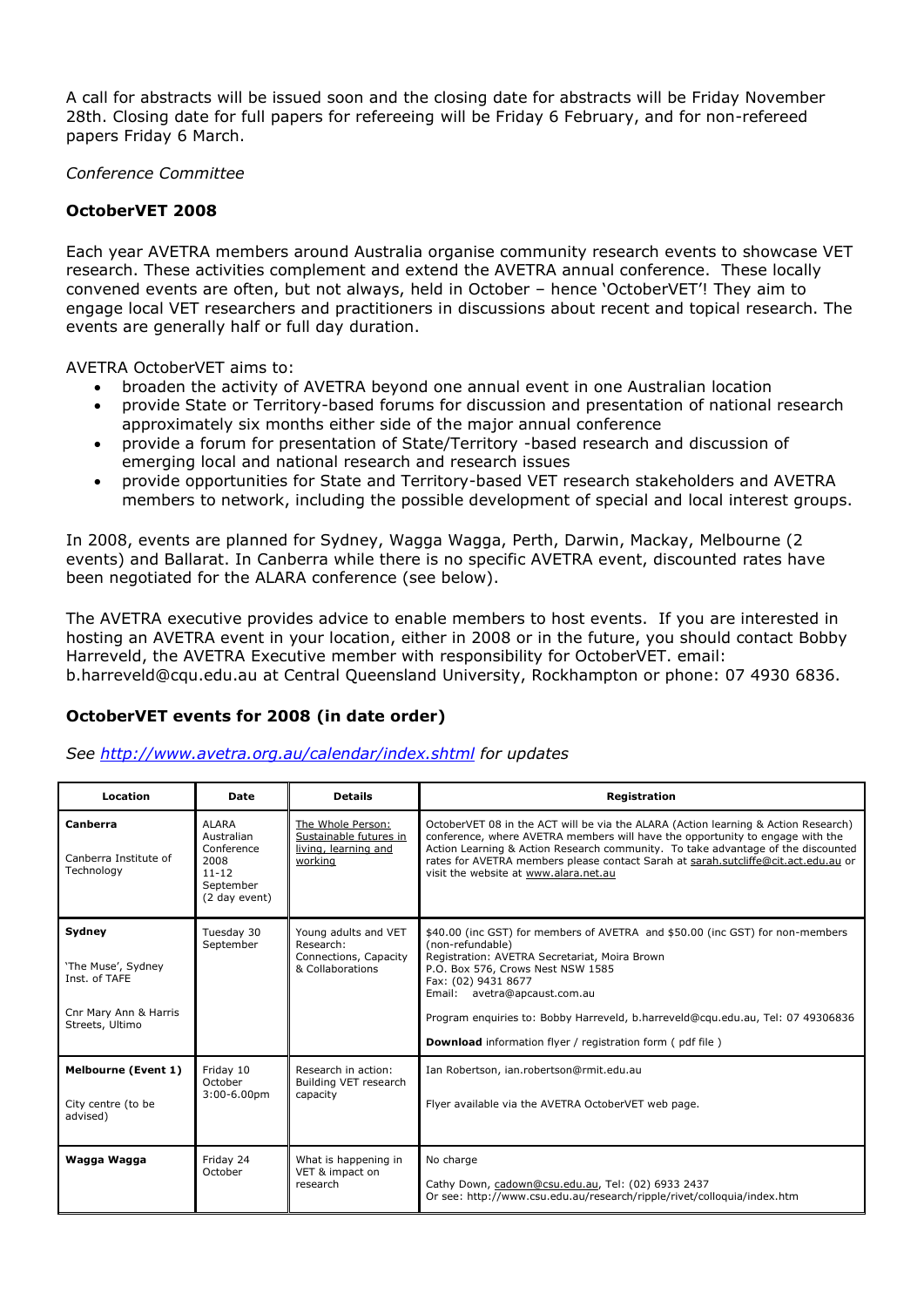| <b>Darwin</b><br>Casuarina Campus,<br><b>CDU</b><br>& via videoconference<br>to other sites                                                          | Monday<br>20 October<br>1.00-4.30pm    | Effective learning<br>partnerships through<br><b>VET</b>                                                         | Ruth Wallace, ruth.wallace@cdu.edu.au, Tel: 08 8946 6390<br>For information flyer please click here                                                  |  |  |
|------------------------------------------------------------------------------------------------------------------------------------------------------|----------------------------------------|------------------------------------------------------------------------------------------------------------------|------------------------------------------------------------------------------------------------------------------------------------------------------|--|--|
| Mackay<br>CQU campus                                                                                                                                 | Thursday 30<br>October                 | Negotiating a research<br>agenda for learning &<br>earning                                                       | No charge.<br>Bobby Harreveld, b.harreveld@cqu.edu.au, Tel: 07 49306836                                                                              |  |  |
| Ballarat*<br>School of Mines,<br>University of Ballarat                                                                                              | Thursday 20<br>November<br>2.00-5.00pm | Refocusing on<br>learning & teaching<br>Keynote speakers:<br>Terri Seddon, Peter<br>Smith, Peter<br>Waterhouse   | No charge<br>Information flyer will be available shortly. Registration will be via Michelle<br>Trethowan m.trethowan@ballarat.edu.au or 03 5327 9748 |  |  |
| <b>Melbourne (Event</b><br>$2)$ *<br>Victoria University:<br>Conference Centre, EJ<br>Whitten Building, 460<br>Ballarat Road,<br>Sunshine.           | Friday 21<br>November<br>2.00-5.00pm   | Refocusing on<br>learning & teaching *<br>Keynote speakers:<br>Terri Seddon, Peter<br>Smith, Peter<br>Waterhouse | No charge<br>Information flyer will be available shortly. Registration will be via Leonie Beaton<br>leonie.beaton@vu.edu.au or 03 9919 7157          |  |  |
| Perth                                                                                                                                                | To be<br>confirmed                     | Building research<br>capacity                                                                                    | Llandis Barratt-Pugh, I.barratt pugh@ecu.edu.au, Tel: 08 9273 8775                                                                                   |  |  |
| * The Ballarat and Melbourne (Event 2) events are identical – they are repeated on successive days to maximise access for potential<br>participants. |                                        |                                                                                                                  |                                                                                                                                                      |  |  |

*Bobby Harreveld, Executive Committee*

## **AVETRA Research project: Aligning VET research, policy and practice**

### *Invitation to contribute*

As advised in the previous newsletter, AVETRA has awarded Dr Darryl Dymock and Professor Stephen Billett at Griffith University a Dr Ray Barker Research Fellowship to document the nature of Vocational Education and Training (VET) research in Australia and its links with the development of practice and policy. In addition to a wide-ranging review of literature, and identifying sources of VET research funding and avenues for dissemination, they will be conducting interviews with VET policy-makers, researchers, managers and teachers about their perceptions of the impact of VET research. The Reference Group for the project comprises: Erica Smith, Daniela Jaron, Research Leader, Service Skills Australia, Helen Foley, Principal Policy Officer, DETA, Queensland, and Pauline deVries, Principal Lecturer, TAFE, SA.

As part of the project, Darryl and Stephen are inviting AVETRA members who have developed any sort of impact statements for their VET research to send them those statements so they can build a national picture of the extent of the impact of that research. They would particularly welcome copies of the case studies generated in 2007 for the (defunct) Research Quality Exercise, as a means to understand the ways in which researchers went about demonstrating the impact of their VET-related research. However they would also like to hear from other VET researchers with evidence of what they regard as *impact*. All information collected from individuals and organizations will be confidential, and can be sent to Darryl: [d.dymock@griffith.edu.au](mailto:d.dymock@griffith.edu.au)

#### **Research and VET News**

### **News from abroad**

Executive member, Francesca Beddie, recently attended a conference in Bali, hosted by the Voctech regional centre of the Southeast Asian Ministers of Education Organisation (SEAMEO)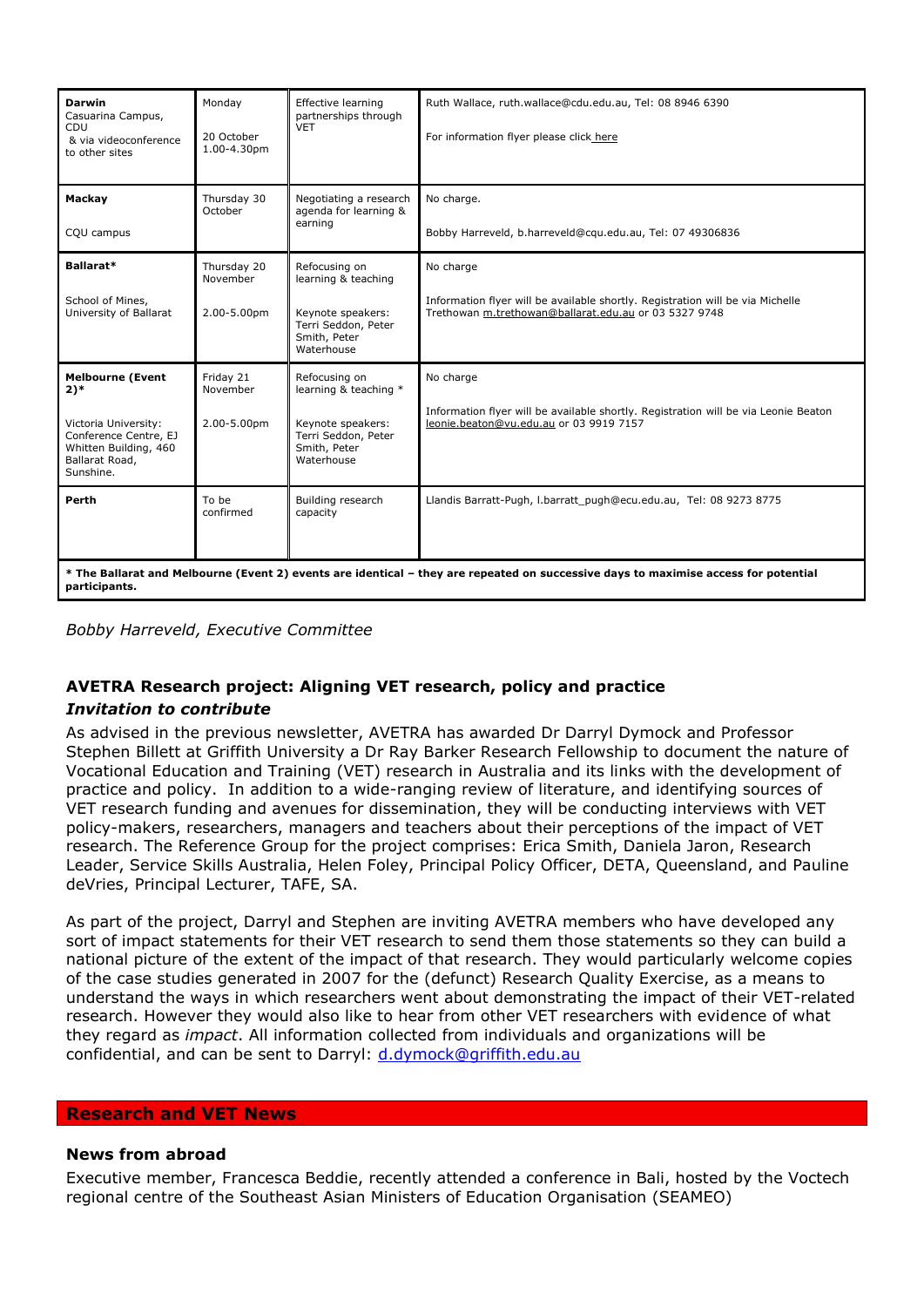[http://www.voctech.org.bn](http://www.voctech.org.bn/) . Through this involvement, she became aware of the Southeast Asian Vocational Education Researchers (SEAVERN) network<http://www.voctech.org.bn/cms>

SEAVERN has come about thanks to a USD 500,000 grant from the Netherlands, which is supporting a research networking and capacity-building program for higher education institutions in vocational and technical education in Southeast Asia. The project aims to stimulate research-related activities in the area of vocational and technical education and training (VTET) in the 11 SEAMEO member countries. The research group represents researchers from universities, colleges and polytechnics offering VTET-related programs, who get a very modest scholarship from SEAMEO to pursue a research project. This initiative is also striving to make information easily accessible to policymakers, educational practitioners, and other researchers, as well as to generate ideas for further research. These were the themes of the Bali conference.

### *Australian connections*

There are 22 SEAVERN Research Coordinators (two from each SEAMEO member country). At least six of the participants and two of the coordinators are graduates from Australian educational institutions, primarily universities. While they are grappling with familiar issues (e.g. how to link research to policy, the image of VET, soft skills), these researchers exist under quite different circumstances from those they experienced while in Australia. Most have only the most meagre financial and institutional support, and very limited access to research materials and even to the Internet. Here is a network AVETRA may wish to link into and even to help ensure that after the Dutch funds run out, SEAVERN survives.

#### **NVETRE program**

NCVER has recently funded five new projects through its NVETRE program. The successful applicants will be researching a range of areas: Box Hill Institute of TAFE will be looking at crediting vocational education and training for learner mobility; Griffith University will be investigating higher education in TAFE; Group Training Victoria will be looking at employers' perspectives on hiring people from equity groups; the University of Canberra will be conducting a regional analysis of employment of tradespersons; and Victoria University will be looking at practitioners' expectations and experiences with the Certificate IV in Training and Assessment (TAA04). Further detail on all of these projects can be viewed on the NCVER website: <http://www.ncver.edu.au/workinprogress/projects2008.html>

### **New IBSA CEO appointed**

Patricia Neden has commenced her role as Chief Executive Officer of Innovation and Business Skills Australia [\(IBSA\)](http://www.ibsa.org.au/index.jsp). Patricia is a former Deputy Secretary of Skills Victoria (formerly known as the Office of Training and Tertiary Education) in the Department of Innovation, Industry and Regional Development, and a current member of the National Quality Council. Patricia's vast experience, extensive knowledge and strong commitment to innovation, filling the skills gaps and enhancing the VET sector to benefit the Australian economy will be invaluable to the continuing work of IBSA.

#### **Calls for Papers/Submissions**

#### **LSAY**

The National Centre for Vocational Education Research, on behalf of the Department of Education, Employment and Workplace Relations, is managing a new Research Innovation and Expansion Fund (RIEF) designed to encourage greater use of the Longitudinal Survey of Australian Youth (LSAY). They are inviting interested researchers to submit proposals under the Analysis Grants Program component of the RIEF for funding in an open category. This open category offers researchers the opportunity to put forward proposals for research that will draw primarily on LSAY data, using its longitudinal nature, to inform policy on youth transitions. For information about LSAY, including technical papers, go to [http://www.lsay.edu.au](http://www.lsay.edu.au/) For more information and to obtain an information kit and proposal template please visit the NCVER website

<http://www.ncver.edu.au/newsevents/tenders.html> Proposals must be submitted by close of business 8 October 2008.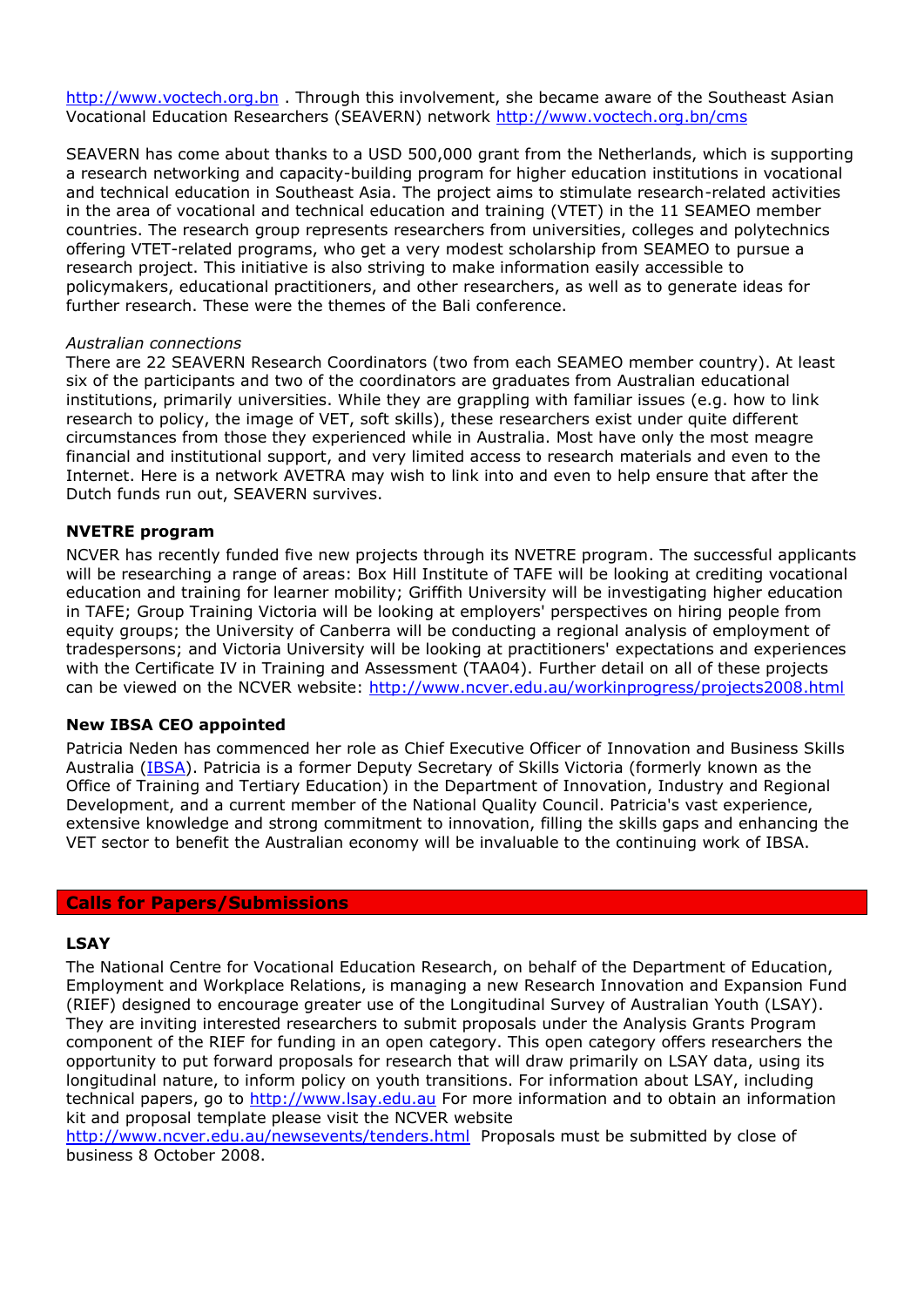## **AARE 2008 Awards applications: Betty Watts & ECR**

Applications are invited for the AARE 2008 "Betty Watts Indigenous Researcher Award" and the "Early Career Researcher Award", closing 30 October (details at<http://www.aare.edu.au/bwatts/> & <http://www.aare.edu.au/early/>). If you are eligible to apply, enquiries may be directed to [helen.watt@education.monash.edu.au](mailto:helen.watt@education.monash.edu.au)

For both awards, evaluation criteria require a covering application letter, and a full paper to be submitted to AARE Office by COB Thursday 30 October. As the intent of each award is to honour and facilitate outstanding scholarship, applications are judged on the basis of the following academic merit criteria:

- originality
- contemporary significance and /or scholarly relevance
- conceptual, methodological and theoretical soundness
- disciplined, focused and persuasive argument
- coherent organisation and clarity of written expression
- comprehensive reference to appropriate literature.

Only one paper per researcher should be submitted for each Award in any year. Papers previously submitted may not be re-submitted.

### **Conferences and other Events**

### **2008 AUSTAFE Conference, Regency International Centre, TAFE SA Regency Campus, Days Road, Regency Park, SA, 1-3 October 2008**

[http://www.austafeconference.org.au](http://www.austafeconference.org.au/)

Members of the TAFE and wider VET community are invited to attend this annual conference. The key theme will be 'Forging Dynamic Futures' explored through the sub-themes of leadership, business sustainability, innovation in teaching and learning and social inclusion.

### **Greening VET - Skills for Sustainability, Auditorium 1, 80 George Street, Brisbane, QLD, 10 October 2008**

### [http://www.vetconnect.net.au](http://www.vetconnect.net.au/)

Skills for employment - Skills for the economy - Skills for the environment. Are we modelling sustainable practices in our training? How do we help industry move towards more sustainable practices? What are the business opportunities for green and sustainable job training?

### **2008 Group Training National Conference, Cairns Convention Centre, Cairns, QLD, 15-17 October 2008**

<http://www.gtaltd.com.au/> Convened by Troup Training Australia

### **5th Biennial Australian Learning Communities Network Conference, Hyatt Regency Adelaide, Adelaide, SA, 25-28 October 2008**

### <http://www.alcnconference.com/>

*Connecting Faces, Places and Spaces* is the theme for the 2008 conference and will aim to create increased awareness, interest and engagement in the growth and development of sustainable learning communities across Australasia.

### **ALA 48th Annual National Conference, Esplanade Hotel, Fremantle, WA, 30 October – 1 November 2008**

### [http://www.ala.asn.au](http://www.ala.asn.au/)

*Adult informal learning is the key tool that benefits the whole community* is the major theme of Adult Learning Australia's 2008 conference. The two related panel discussions are:

- Where to for Indigenous learning after the Apology?
- How does Social Inclusion benefit the Australian economy?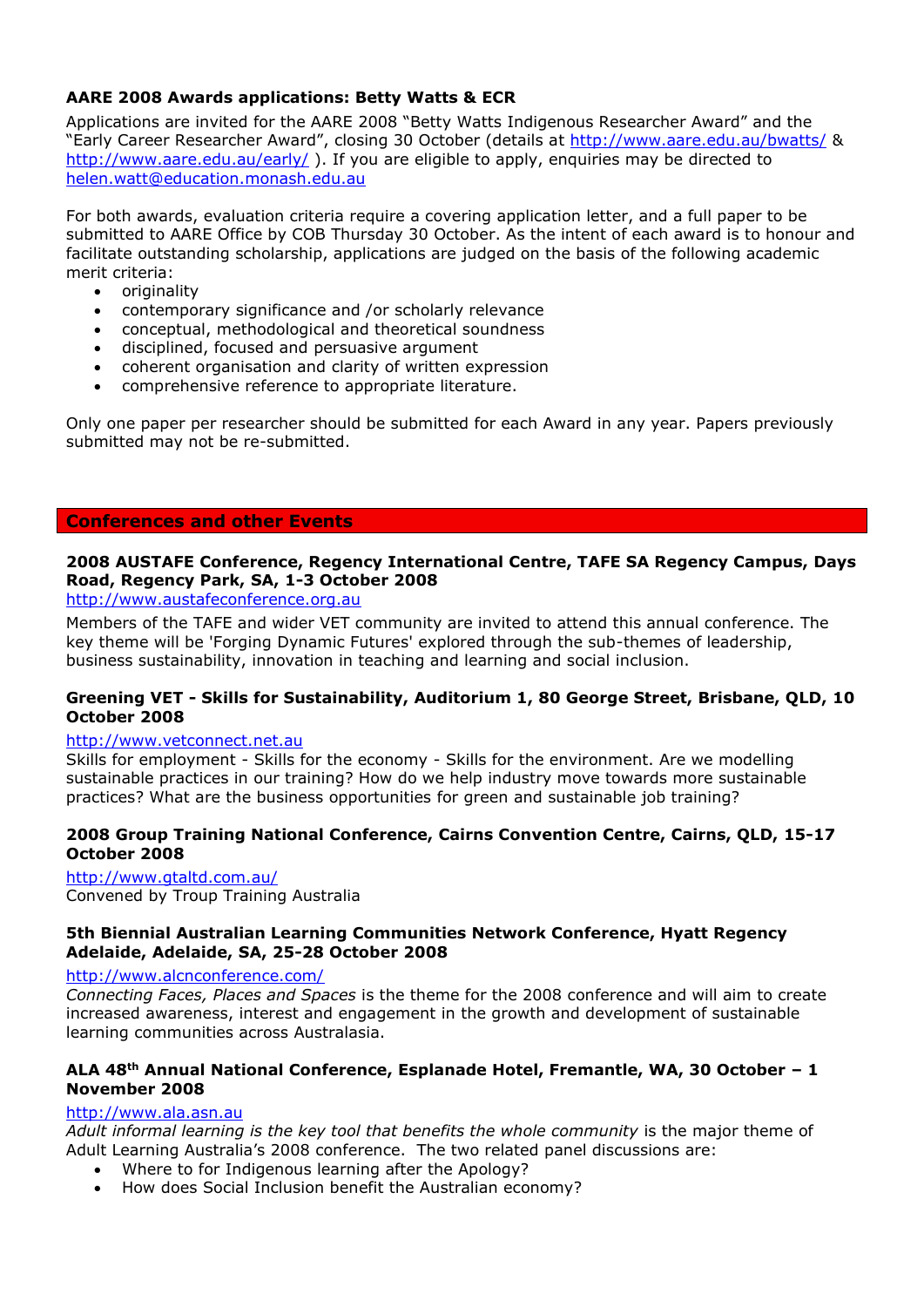### **2008 Desert Knowledge Symposium and Business Showcase, Alice Springs Convention Centre, Alice Springs, NT, 03-Nov-08 to 06-Nov-08**

### [http://www.desertknowledge2008.com](http://www.desertknowledge2008.com/)

The symposium is about how business innovators, researchers and educators from Australia and overseas are working in partnership with communities, industry and governments to develop a body of desert knowledge that will help sustain desert communities around the world.

### **New Ways of Working in VET Forum 5, Crown Promenade, Melbourne, 17-18 November 2008**

### [http://www.reframingthefuture.net](http://www.reframingthefuture.net/)

This interactive forum showcases innovative vocational education and training (VET) strategies and practices and the emerging outcomes of the 2008 Reframing the Future projects. The forum provides an opportunity for VET practitioners from around Australia to network, share and promote good practice in implementing the national training system.

### **ILDP Global Forum, Sydney Convention & Exhibition Centre, Darling Harbour Sydney, 17- 18 November 2008**

## <http://www.ildp2008.com/>

## Educating for Excellence & Excellence for All

The Institute of Learning and Development Professionals Inc. (ILDP) invite learning and development practitioners and professionals to engage in a strategic conversation with Government, Industry and Community representatives in Australia and experts from around the world to identify and validate the excellence criteria required to provide best practice. The Global Forum will initiate debate on the development of the intellectual capital of the learning and development professional and the value of national and international standards that allow Learning Services Providers (educators and trainers) to move and work around the globe in response to Free Trade Agreements and the shrinking of international barriers.

## **AARE 2008 International Education Conference, Queensland University of Technology, Brisbane, 30 November – 4 December 2008**

## <http://www.aare.edu.au/conf2008/index.htm>

### Changing Climates: Education for Sustainable Futures

We encourage presenters to engage with the conference theme of 'changing climates' and how this current social concern applies equally well to education and the various policy, funding, institutional and social domains that shape the work of teachers and educational researchers.

### **2009 BIG Skills Conference, Sydney Convention and Exhibition Centre, Sydney, 2-5 March 2009**

### [http://www.dest.gov.au/sectors/training\\_skills/programmes\\_funding/programme\\_categories/conferences](http://www.dest.gov.au/sectors/training_skills/programmes_funding/programme_categories/conferences)

Addressing the best way to meet our future skills needs in a globally competitive world Skills are a hot topic in Australia and internationally with many countries trying to determine the best ways to meet their future skills needs in an internationally competitive environment. The Department of Education, Employment & Workplace Relations would like you to share your thoughts at its conference.

## **JVET 8th International Conference, Worcester College Oxford, UK, 3-5 July 2009**

### [www.informaworld.com/jvet](http://www.informaworld.com/jvet)

The Journal of Vocational Education and Training conference committee invites the submission of contributions on research into aspects of vocational and professional education and training. These might include, but are not restricted to: policy studies, curriculum development and design, changes in management and institutional strategies, students' experiences of VET, globalization and skill, and work-based learning. Inquiries about the conference can be sent to Bill Bailey B.Bailey@gre.ac.uk Abstracts can be sent to Jocelyn Robson at [J.Robson@londonmet.ac.uk](mailto:J.Robson@londonmet.ac.uk)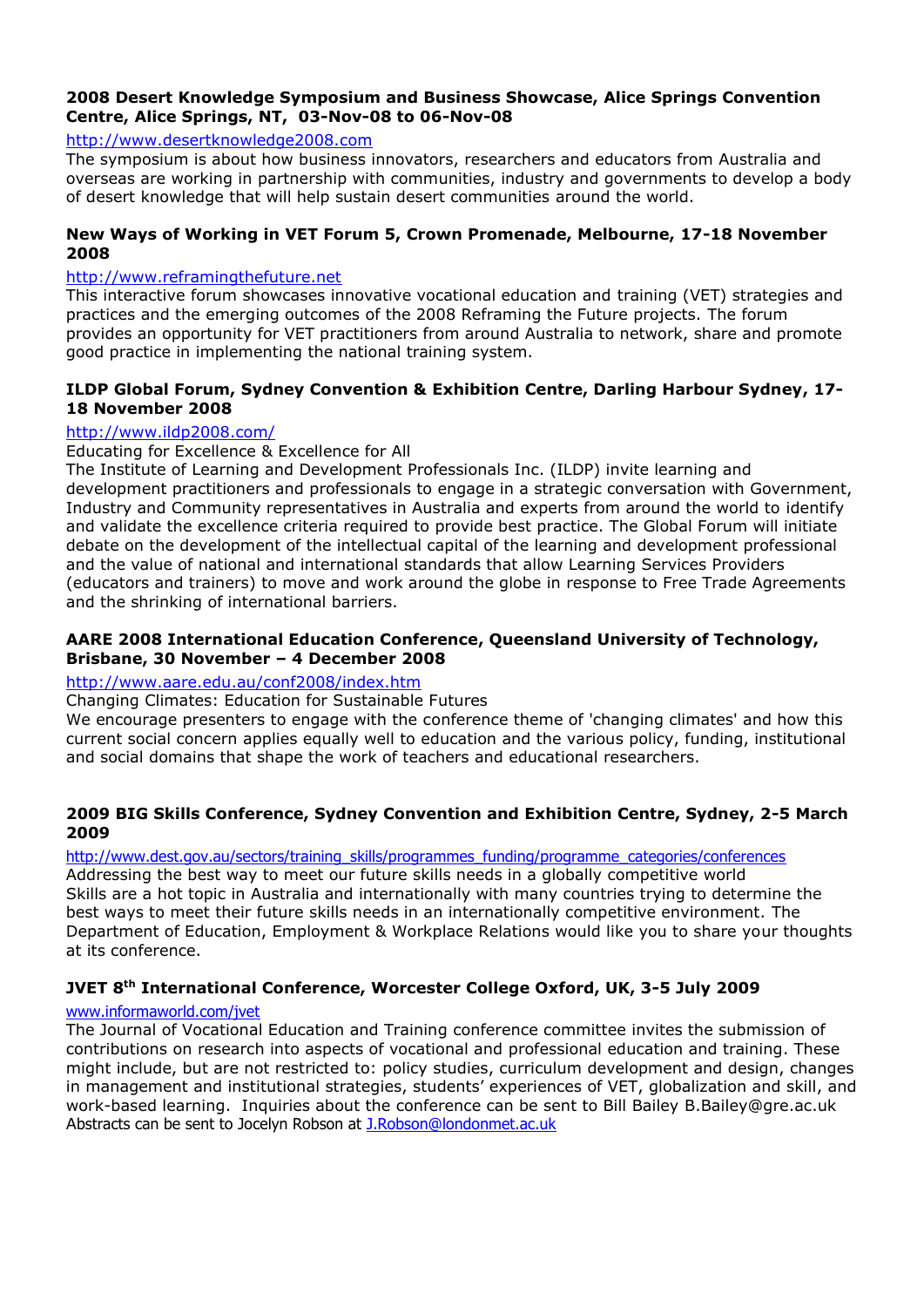#### **Recent Publications**

*Adult literacy research overviews,* NCVER, 2008. This suite of overviews provides a summary of two of NCVER's managed adult literacy and numeracy research projects funded in 2006. The first investigates ways of assessing the wider benefits adults gain from participating in non-accredited community language, literacy and numeracy programs, while the other examines the success of implementing the 'Reading-to-Learn' intensive teaching methodology in the classroom. <http://www.ncver.edu.au/publications/1485.html>

**Davies, J and Ecclestone, K, 'Straitjacket' or 'springboard for sustainable learning'? The implications of formative assessment practices in vocational learning cultures**, *Curriculum journal*, v. 19, no. 2, June 2008. pp.71-86, London: Routledge, Taylor & Francis, 2008. In contrast to theoretical and empirical insights from research into formative assessment in compulsory schooling, understanding the relationship between formative assessment, motivation and learning in vocational education has been a topic neglected by researchers. This article explores the influence of learning cultures in vocational education on the practice of formative assessment and evaluates critically two closely related questions. Why do some learning cultures foster formative assessment that leads to instrumental learning while others develop deeper forms of learning? When is formative assessment a springboard for sustainable learning, and when does it remain an instrumental straitjacket? [http://www.tandf.co.uk/journals/titles/09585176.a....](http://www.tandf.co.uk/journals/titles/09585176.asp)

**Dymock,D and Billett, S,** *Assessing and acknowledging learning through non-accredited community adult language, literacy and numeracy program,* NCVER, 2008. Ways of assessing and acknowledging the range of outcomes in non-accredited community adult language, literacy and numeracy programs are explored in this study. The instruments it tested take account of the diversity of learner needs and motivations. The study highlights that these assessment methods can bring benefits both to the learner and the tutor, especially when they are completed jointly in ways that inform learning plans and aim at building self-confidence. <http://www.ncver.edu.au/publications/2021.html>

**Halliday-Wynes, S, Beddie, F, Saunders, F,** *Career development and VET: At a glance*, NCVER, 2008. Over the past ten years the changing landscape of society, work and education has led to significant changes in career development services in Australia. This 'At a glance' gives an overview of recent research exploring how these services respond to the different client groups. <http://www.ncver.edu.au/publications/2020.html>

**Harris, R, Clayton, B, Chappell, C,** *Supporting vocational education and training providers in building capability for the future: Research activity overviews*, NCVER, 2008. The two-year consortium program, 'Supporting vocational education and training providers in building capability for the future' focused on approaches to help VET providers build their capability. These eight papers include a program overview, key contextual issues of concern to VET stakeholders, as well as the overall findings and key messages of each specific research activity. An MP3 audio interview with Berwyn Clayton and Roger Harris can also be streamed or downloaded from the NCVER website. <http://www.ncver.edu.au/publications/2014.html>

**Karmel, T, Nguyen, N,** *Disability and learning outcomes: How much does the disability really matter?* NCVER, 2008. Students with a disability tend to have poorer educational outcomes in VET than the average over all students. This paper sought to isolate the direct effect of being a member of a particular disability group. It found that the direct effect of the disability differs between groups, and is highest for those with a mental illness, a medical condition or a physical disability. <http://www.ncver.edu.au/publications/2017.html>

**Smith, A, Burke, G, Dumbrell, T, Long, M,** *Approaches to measuring and understanding employer training expenditure*, NCVER, 2008. Through an analysis of major surveys, as well as interviews and case studies with firms in four industries - construction, retail trade, manufacturing and health and community services, this research brings us closer to an understanding of the factors that influence training expenditure. The research shows that survey data needs to be complemented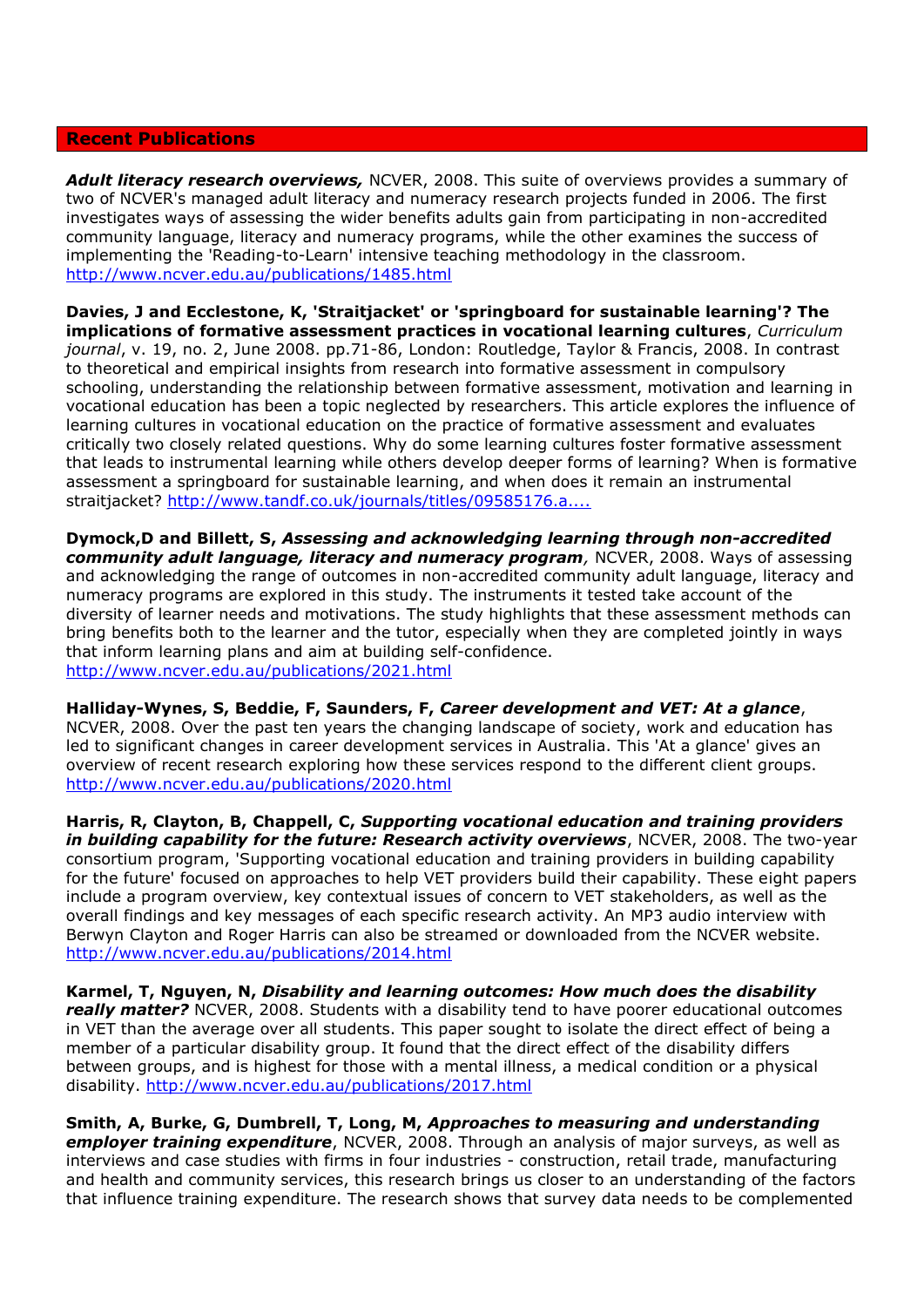with a program of research in a number of industries to provide a richer understanding of the drivers of employer expenditure and practices. <http://www.ncver.edu.au/publications/2016.html>

## **Wang, Q and Miao, J,** *Rural-urban migration and the role of adult education in China's*

*social integration*, Adult education and development, no. 70, 2008. pp.63-82, Bonn, Germany: DVV International, 2008. For almost six decades, the gap between rural and urban communities, and the need for integration, have drawn much attention from government and civil society in China. The issues of social exclusion and integration have become crucial to the building of a harmonious society. Education, especially adult education, can act as a major cross-cutting intervention for social integration. [voced@ncver.edu.au](mailto:voced@ncver.edu.au)

### **Jobs and Other Opportunities**

### **Hong Kong Institute of Education**

Associate Professors

Professional and Vocational Education Ref: AssoProf/PVE/0908 The Institute is seeking an Associate Professor for further developing its research and scholarship in professional and vocational education.

Elderly Education

Ref: AssoProf/EE/0908

As part of its development of lifelong learning as a field of research and professional practice, the Institute is seeking an Associate Professor in elderly learning and education.

For enquiries, please contact Prof Richard G. Bagnall **bagnall@ied.edu.hk** Applications available at<http://www.ied.edu.hk/hro/applyfor.htm> and close on 30 September 2008

### **About AVETRA**

AVETRA is the peak professional association for VET researchers. Its ability to be a sustainable and viable association depends on its membership. Members are urged to continue their membership and to encourage their colleagues to join AVETRA. AVETRA services include:

- An annual VET international research conference
- Two editions of *International Journal of Training Research per annum*
- The bi-monthly AVETRA e-newsletter with the latest news in the VET sector as well as VET research.
- The new *Research Today* publication twice a year.
- OctoberVET workshops organized by AVETRA members in centres as widely spread as Perth, Darwin, Townsville, Brisbane, Sydney, Melbourne and Adelaide.
- The AVETRA website with VET research links and information
- Awards for VET researchers including the joint award with TAFE Directors Australia, the Berwyn Clayton Award, The Ray Barker Award, and the AVETRA Best paper Award.

HELP AVETRA help VET research and join now if you are not a member – or encourage your colleagues to join.

Full **\$145** (GST inclusive) and Student memberships **\$71.50** including GST are available to join AVETRA. See the AVETRA web site for details of how to join:

http://www.avetra.org.au/membership/join.shtml